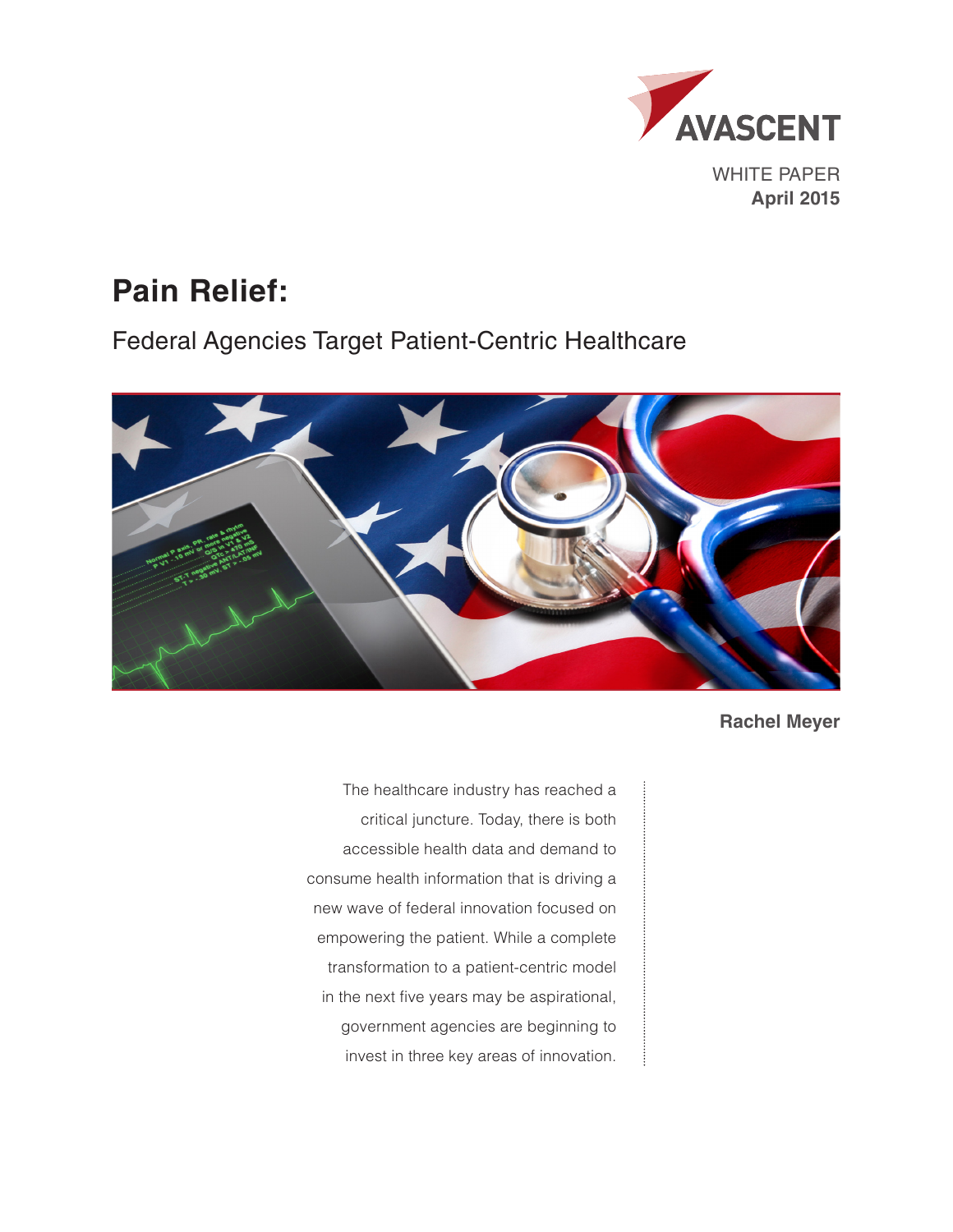

As pain points go, the US health system has plenty for patients and providers alike. If there is to be relief from high costs and low quality in key areas of care, US government healthcare agencies will need to evolve towards a more patient-centric model. This new paradigm will be efficient – saving hundreds of billions of dollars currently spent on doctors' visits that primarily disseminate information; high impact – dramatically improving care for underserved communities such as the elderly, while more efficiently managing chronic lifestyle diseases; and innovative – leveraging data to radically enhance our collective medical knowledge based on the sophisticated analysis of billions of encounters and outcomes.

While these concepts – efficiency, impact and innovation – are common traits in most sectors,

they are rare in government healthcare. The patient experience will become more like the general consumer economy, with everything from provider-comparisons tools offering new levels of choice, accountability and value to access to and mobile control of personal health information to make informed care decisions from anywhere.

While a full realization of this vision is still far off, there has been a notable shift to address several of these areas within the federal government over the last year. The healthcare industry is at a critical moment where the democratization of information following the Health Information Technology for Economic and Clinical Health (HITECH) Act digitization revolution, and burgeoning demand for healthcare information from the citizen post-Affordable Care Act (ACA)

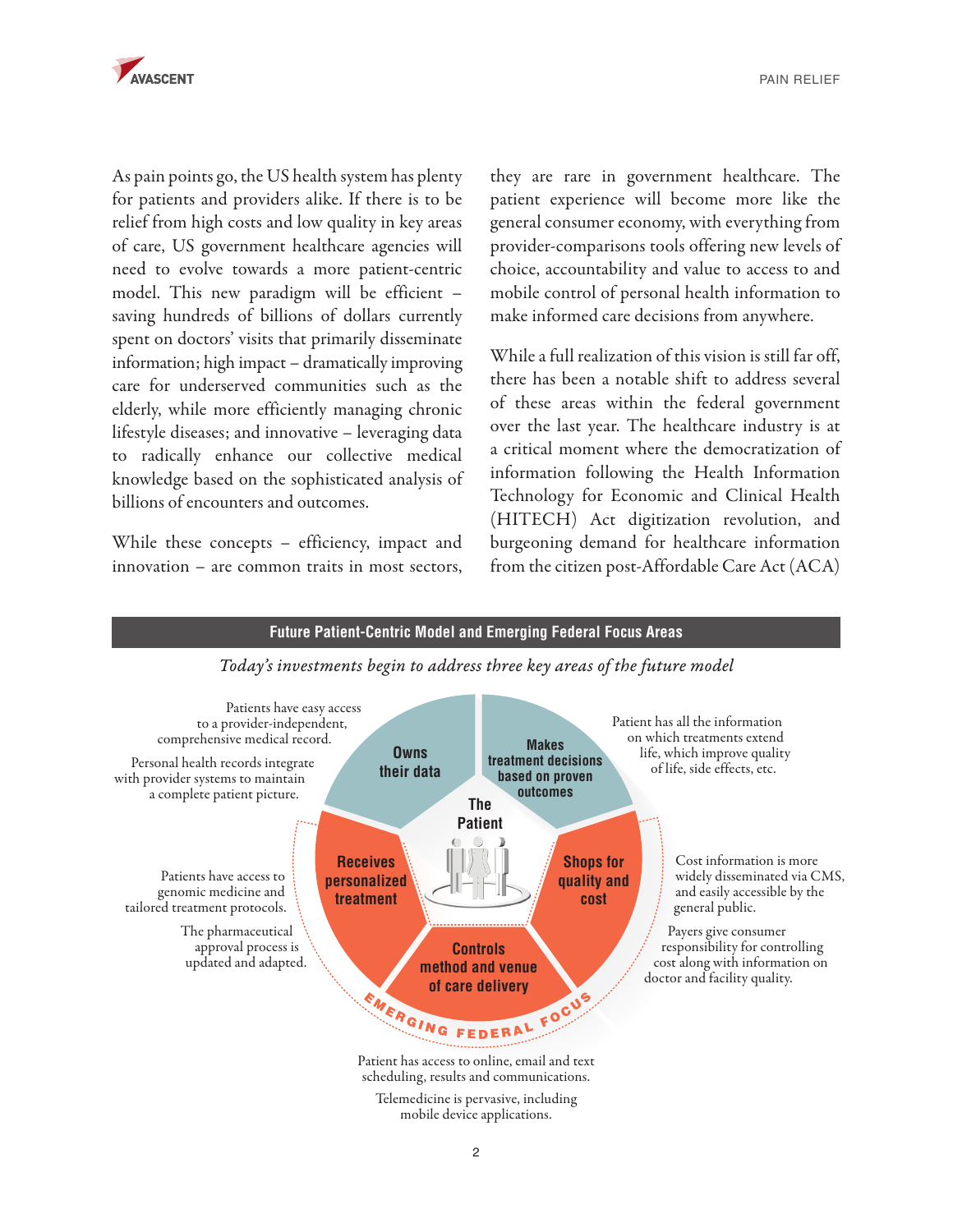

has created an environment ripe for change in the way we manage, distribute and consume health information. Across healthcare agencies, implementation initiatives are driving a new wave of opportunity in federal health.

Shops for Quality and Cost – Improving Websites and Decision-Making Tools at the Centers for Medicare and Medicaid Services (CMS): After coming under fire from the Government Accountability Office (GAO) in November, CMS is looking to improve its patient engagement through its healthcare transparency tools, with a focus on websites allowing patients to compare providers. In Secretary Burwell's February 26, 2015 testimony to Congress, she stated that CMS is "making major strides to expand and improve its provider compare websites, which empower consumers with information to make more informed healthcare decisions, encourage providers to strive for higher levels of quality, and drive overall health system improvement." With the goal of enabling citizens to act as consumers and incentivizing providers to, in effect, compete for patients, CMS is looking to add new data while increasing information on cost and key differences in quality of care for existing tools. Additionally, once these tools are fully functional, CMS may look to increase its outreach to communicate the full breadth of options for interacting with CMS.

Controls Method and Venue of Care – Rise in Mobile Apps: At a recent innovation awards event, a government speaker explained the need to catch up to commercial industries, stating that innovation is "not about making something totally new, but trying to improve service delivery; we're not trying to send rockets into space, just trying to do things that the private sector does already." The official cited the ease of mobile check

deposits in the banking world as a successful example of private sector innovation. Agencies are betting heavily on technology to improve patient outcomes and satisfaction, specifically looking to mobile apps. The VA Mobile Health program, for example, is currently working on 16 applications supporting everything from on-the-go veteran's benefits questions (311VET) to the viewing of personal VA medical information (VA Health Summary of Care). The Military Health System is similarly focused on application development, recently receiving FDA clearance for a mobile app to diagnose head injuries.

Receives Personalized Treatment – Precision Medicine Initiative at HHS: In its FY16 request, the Department of Health and Human Services (HHS) requested \$215M for a cross-agency effort, focused on developing treatments, diagnostics, and prevention strategies tailored to individual genetic characteristics. If approved, this funding will provide a significant boost to the National Institutes of Health (NIH, \$200M), also adding to the Food and Drug Administration (FDA) and the Office of the National Coordinator for Health IT (ONC), as HHS looks to incorporate genomic data from over 1 million Americans to expand cancer research. This new study also opens the door to future data sharing between the federal and commercial health communities to enable more precision medicine, with projects such as eMERGE out of the National Human Genome Research Institute already setting the stage for linking DNA biorepositories with electronic health record (EHR) systems.

Other Emerging Areas – Improving Provider Communication & Patient Safety: In addition to these areas of focus, the government has begun working closely with commercial health providers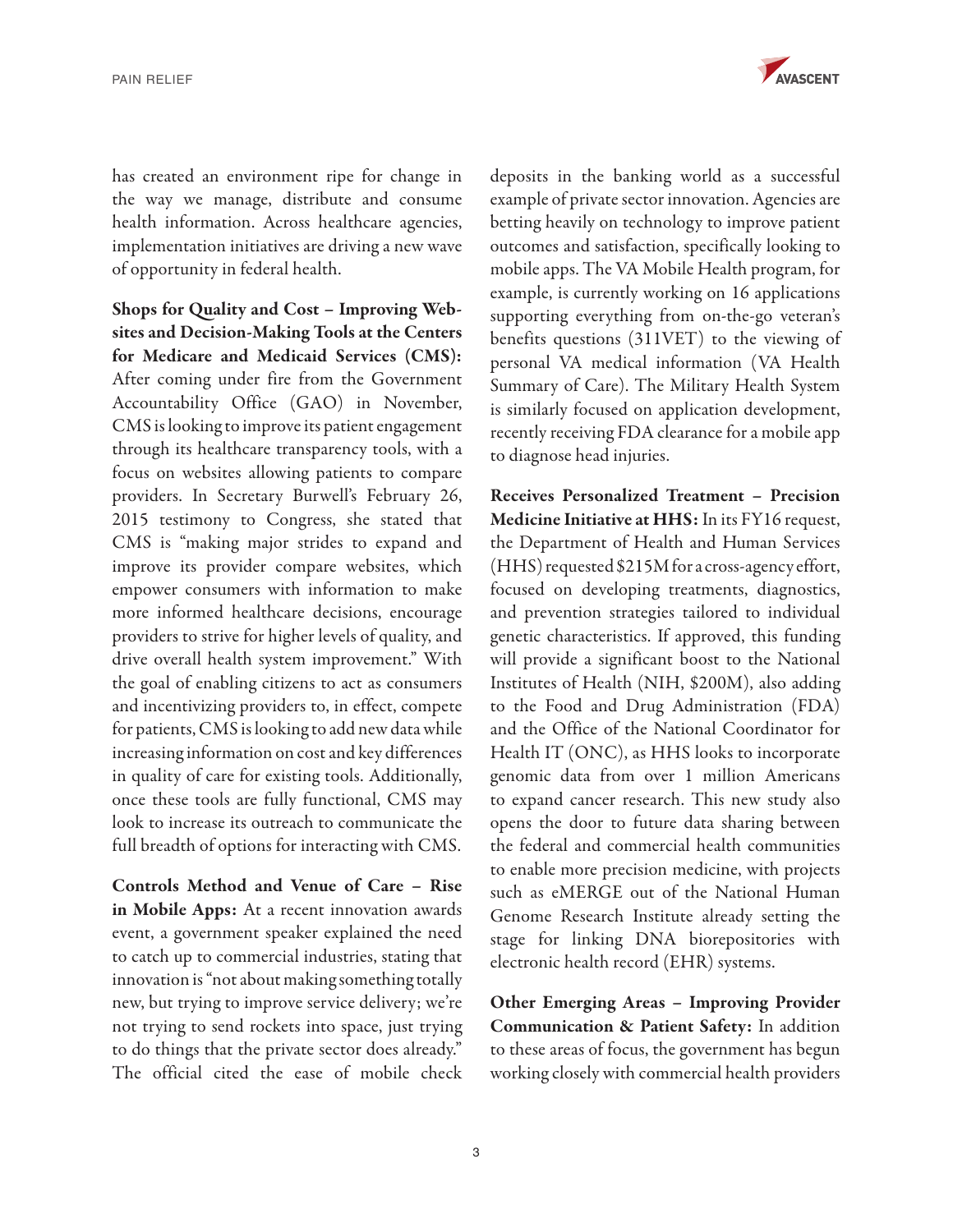

to improve patient safety. The Military Health System is leading the way by collaborating with the commercial sector on a new system, I-PASS (Illness severity, Patient summary, Action list, Situational awareness and contingency planning, and Synthesis). I-PASS enables improved communication and team-training tools for the handoff of patient care between providers. Walter Reed National Military Medical Center (WRNMMC) is the first military hospital involved in the study, partnering with nine major children's hospitals to develop the tool, leading the curriculum adaptation for multiple clinical areas such as adult medicine.

As the government embarks on this transition, it is looking to the health IT industry to help them engage patients and harness the power of the commercial sector. To position for this transformation, federal contractors should:

- Partner with agile, innovative commercial firms to help bring the latest approaches in patient-centric care to the federal environment
- Boost health-specific branding through white papers, pilots and other marketing initiatives to increase visibility with the government customer
- Look to ongoing programs for opportunities to introduce innovation, while positioning your firm as a thought leader within the customer community
- Develop methodologies and intellectual property that the government customer will find compelling – *they can't buy what they can't even imagine*

Define a clear growth vision for relevant businesses to focus business development resources and other investments

Federal contractors pursuing proactive strategies focused on tomorrow's healthcare dynamics, not those of today, will have a significant advantage over firms that merely react to the change at hand.